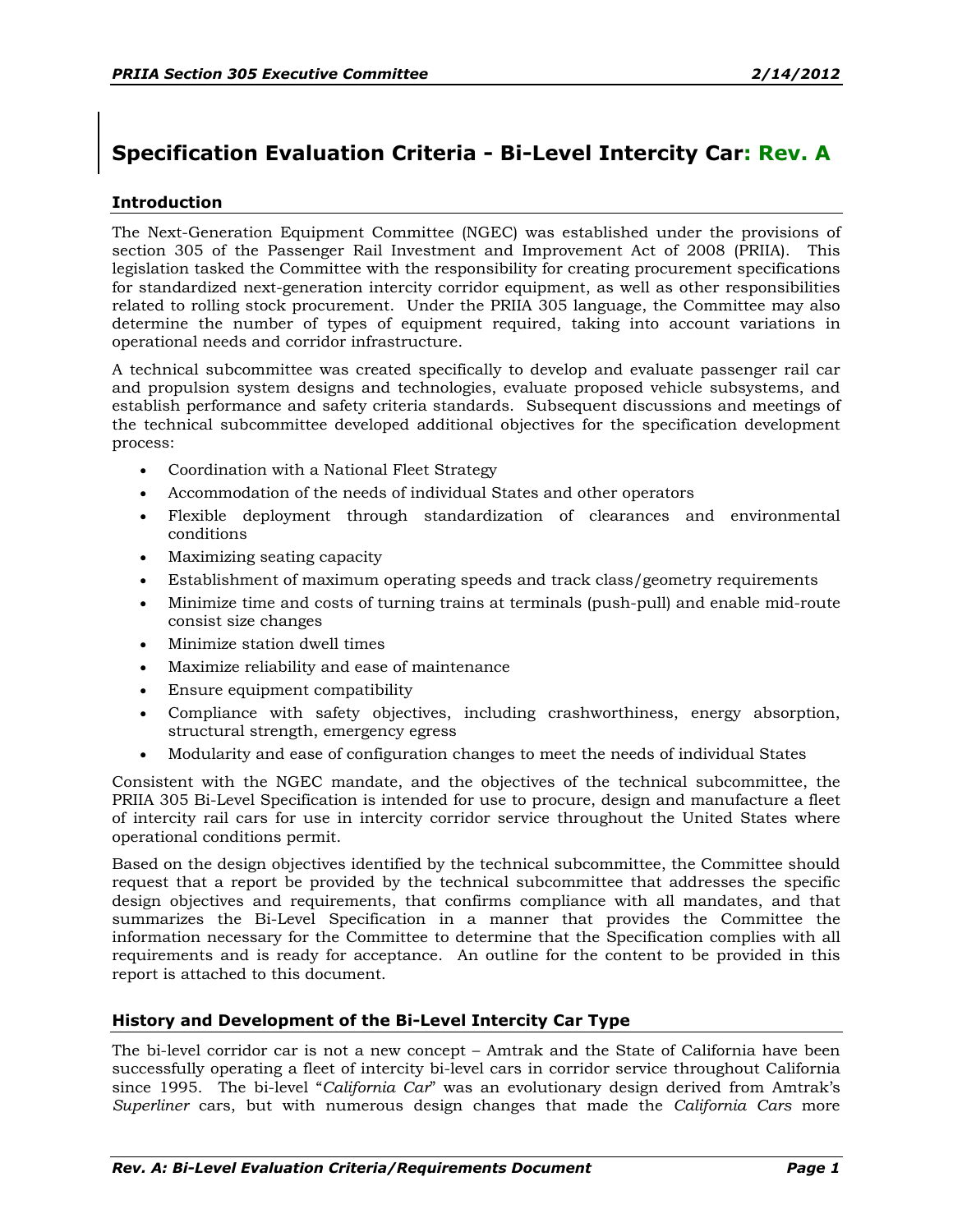suitable to the demands found in a corridor service environment  $-$  high-volume passenger loading and unloading, amenities suitable for trips of up to 12 hours in length, trainlinecontrolled doors and boarding from platforms 8 inches above top of rail.

The concept for the bi-level intercity corridor car originated with the passage of propositions 108 and 116 in California in 1992. These propositions provided close to \$3 billion for the development of urban, commuter and intercity rail and transit projects in California. Proposition 116 directed Caltrans to develop specifications for standard, state-of-the-art passenger cars and locomotives to be used throughout California. The requirement included the mandate for standardization and interchangeability of cars, systems and components, to reduce maintenance and spare arts costs. This fleet acquisition ultimately consisted of 9 F59PHI locomotives and 66 bi-level cars, built by Morrison Knudsen in four configurations: coach, cab control coach, coach-baggage and food service.

The *California Car* Specification was based on a number of design concepts:

- The design was developed to provide comfortable, high-capacity rolling stock that facilitated efficient loading and unloading, and numerous passenger amenities oriented towards corridor-style service.
- x A bi-level design was chosen for compatibility with Amtrak\s *Superliner* cars, and to take advantage of low-level boarding at station platforms without requiring traps, stepboxes or high-level platforms.
- Two vestibules, each equipped with twin bi-parting, trainline-controlled power side doors permitted multiple entry points controlled by one crewmember. Two straight staircases allowed passengers easy access to the upper level of the train, where most seating and car-to-car pass-through is located. Seating for mobility-impaired passengers is on the lower level. This efficient loading and unloading system decreased station dwell times and overall end-to-end running times, and allowed for high-volume passenger ingress and egress without increasing on-board crew size.
- x Adherence to existing Amtrak standards for *Superliner* equipment, including clearances, track geometry, trainline connections and all required functional compatibility allowed the *California Cars* to operate in mixed trainsets with *Superliners* and ex-Santa Fe highlevel cars, and to be deployed on all routes where *Superliners* are cleared to operate.
- Passenger accommodations were specified to maximize safety, comfort, convenience and service.
- x Cars are required to be compatible with current Amtrak equipment, in terms of coupling mechanically, electrically, pneumatically and safely.
- Access and circulation attractive and functional and comfortable, and facilitate access to and circulation within the train.
- x Ease of cleaning and maintenance, access to equipment, conformity to Amtrak standard maintenance intervals, and human factors.
- x Major systems, components and parts shall be as interchangeable as possible.
- All car amenities shall be in accordance with the Americans with Disabilities Act of 1990.

In 1998, Amtrak advanced the bi-level corridor car design through its *Surfliner* car procurement, which used the *California Car* as a design base with incremental improvements for passenger amenities, maintainability and operations. The *Surfliners* are functionally compatible with *Superliners* and *California Cars*. With Amtrak's purchase of 40 *Surfliners* and California's acquisition of an additional 22 *Surfliner* cars, the total bi-level corridor fleet is now at 127 cars, deployed on the *Pacific Surfliner*, *San Joaquin* and *Capitol Corridors* in California.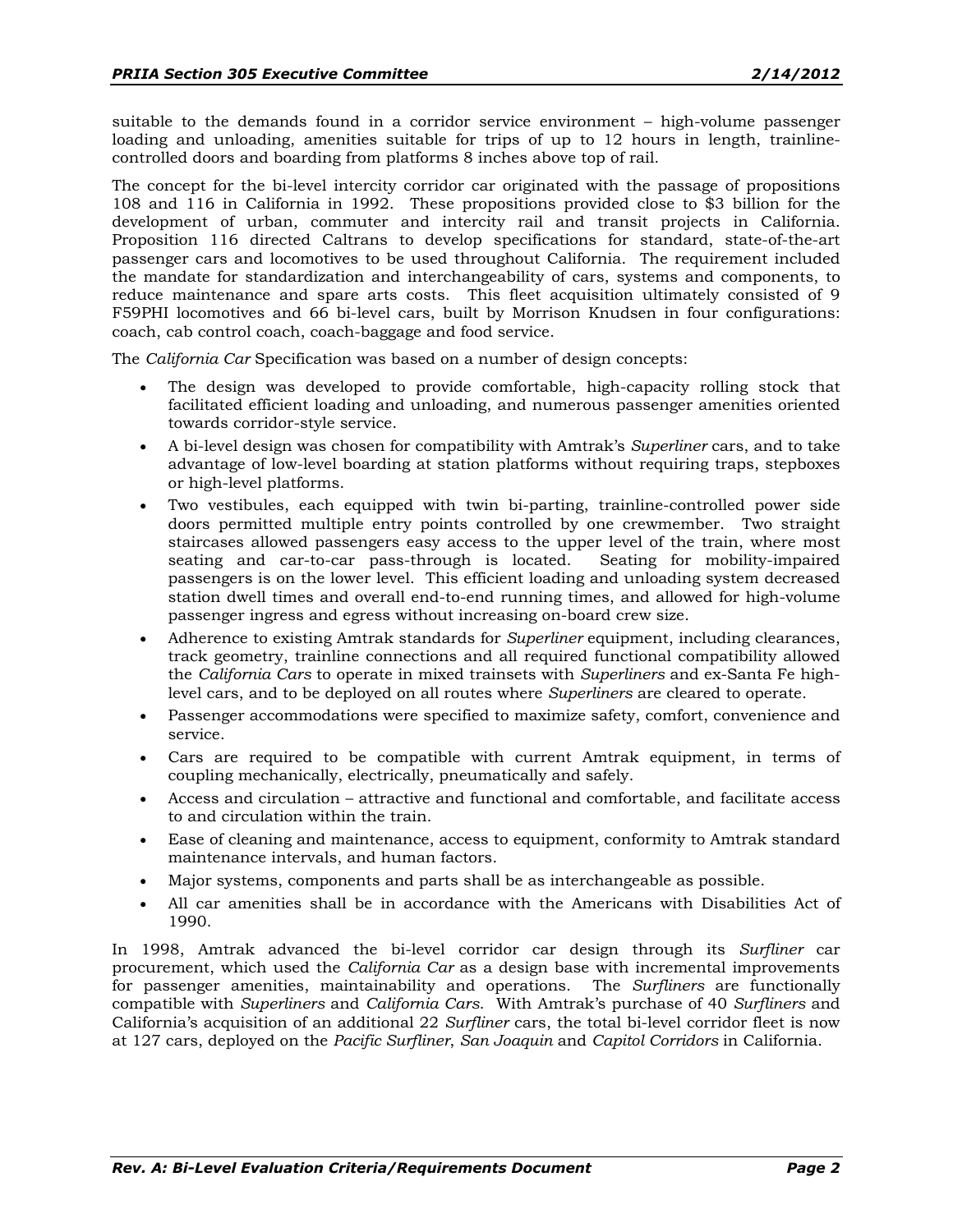#### **Operational Considerations**

The primary consideration of the PRIIA 305 Bi-Level Specification should be the adequacy of the Specification in addressing the operational considerations needed to procure, design and build a fleet of intercity cars that will be:

- Designed for use without restriction under a wide spectrum of environmental and physical conditions that are found throughout the United States;
- Specified in configurations and containing features to allow potential users of these cars to create new fleets of equipment for establishment of new services, replacement of existing equipment, or addition of new cars to existing fleets without major impact;
- Designed and built to meet the needs of the traveling public, the operations and maintenance providers and the passenger rail agencies by creating attractive, safe equipment that is reliable, cost-effective, maintainable, easy to operate and durable; and
- Operationally and functionally compatible with existing bi-level cars.

The technical subcommittee has conducted a survey of potential users of this equipment to determine what, if any, operational restrictions may have an effect on the development of this Specification. The basis for the clearance analysis was Amtrak's standard bi-level clearance diagram (drawing B-066-00050, rev 1), which delineates the static and dynamic outline of the bi-level cars currently in use on Amtrak-provided services (*Superliners*, *California Cars* and *Surfliners*). The PRIIA 305 bi-level car as specified is not intended for use in services that utilize high-level (48 in above top of rail) platforms for all or some of their stations, as these platforms are not compatible with the lower-level boarding system of the bi-level cars.

The PRIIA 305 cars must be designed and built so that they can be integrated into an existing fleet of bi-level cars with minimal impact on the existing fleet, as well as be able to create a stand-alone fleet of cars for the purposes of starting new services, replacement of existing fleets and placement of new trainsets into service.

- Will these cars be operable without restriction in the United States (except locations with restricted clearances and high-level platforms)?
- x Has the technical subcommittee identified all locations and/or conditions that restrict, affect or prevent the operation of these cars, based on feedback received from the States? What is the proposed resolution for these locations and/or conditions?
- x Does the Specification identify all environmental and operational requirements necessary to assure the car's performance as specified throughout the United States?
- Will this Specification create a fleet of PRIIA cars that can be operable either as a new fleet, or be integrated into an existing fleet of cars?
- x Are the cars functionally compatible with existing fleets of bi-level cars and intercity locomotives?
- Will there be an impact to an existing fleet of bi-level cars when the PRIIA cars are delivered and commissioned into service?
- Are all necessary configurations and special purpose cars included in the Specification so that users can order all the car types they may need for new services, additional frequencies and fleet expansions?

#### **Design Considerations**

There are many design requirements that go into a specification of this size and complexity, whether through identification of specific system design technology or through identification of performance-based system requirements. The Committee's evaluation of the Specification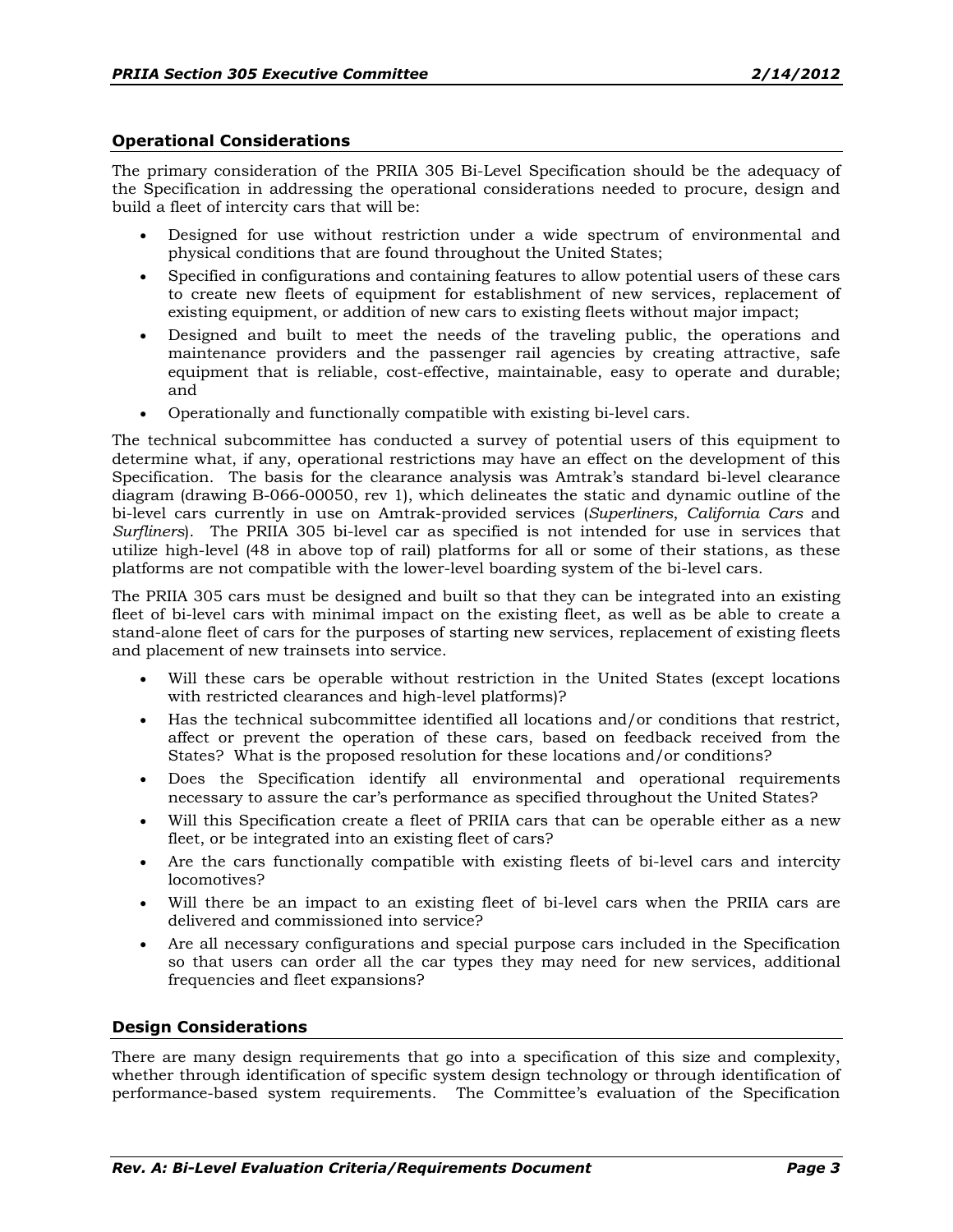should focus on the Specification's compliance with the Committee's mandates and stated objectives, as well as additional requirements such as compliance with regulations regarding safety, accessibility and operations.

- Does the Specification meet the safety objectives of the PRIIA 305 Committee, the FRA, Amtrak and the States?
- Does the Specification meet requirements for maximum operating speed, braking, track geometry, cant deficiency, etc?
- x What is the revenue seating capacity of the proposed car types? How does this compare to similar cars now in service?
- x Are the cars compliant with the applicable provisions of ADA?**, including following requirements that exceed the minimums of 49CFR38:** 
	- x **§113(b) by increasing the minimum longitudinal width of a vestibule to 44 inches from 42 inches in cases where persons in mobility aids heading to an accessible doorway 32 inches wide must traverse the vestibule.**
	- x **§125(b)(1) by having a minimum design lift capacity of 800 lbs. as opposed to 600 lbs,**
	- x **§125(b)(6) by having a minimum clear length of 54 inches, as opposed to 48 inches measured from 2 inches above the surface of the platform to 30 inches above the surface,**
	- x **§125(b)(9) by measuring lift platform deflection with a load of 800 lbs. as opposed to 600 lbs. and**
	- x **§125(d)(2) by increasing the size of the seating/storage location of an occupied/unoccupied wheelchair or mobility aid to 59 inches by 32 inches from 48 inches by 30 inches?**
- Do the cars as specified have the amenities that passengers request most often?
- Will the design of the cars allow for individual variations that individual States may need for their operations?
- x How do the passenger and crew amenities on these cars compare to those found on existing rail equipment?
- Do the cars use interior space efficiently, providing a balance between the need for revenue seating and the other uses of space such as luggage storage, trash and recycling, bicycle storage, etc?
- Does the Specification contain objectives for the reliability and maintainability of the cars? Are the reliability and maintainability provisions measurable and obtainable?
- x Does the Specification contain adequate provisions for design verification testing, as well as quality assurance testing?
- Are there adequate provisions in the Specification for Customer participation in the design review, production inspection and acceptance of the new cars?
- Does the Specification promote environmentally sensitive initiatives, such as energy efficiency, waste reduction and recycling?

## **Summary of the PRIIA 305 Bi-Level Specification**

The Specification for the PRIIA 305 bi-level intercity car will be a detailed technical document that is several hundred pages in length. In order for the Executive Committee and potential users to evaluate the overall Specification and the major systems and design considerations of the proposed cars, the Specification should include a summary document that describes the basic concept and features of the equipment.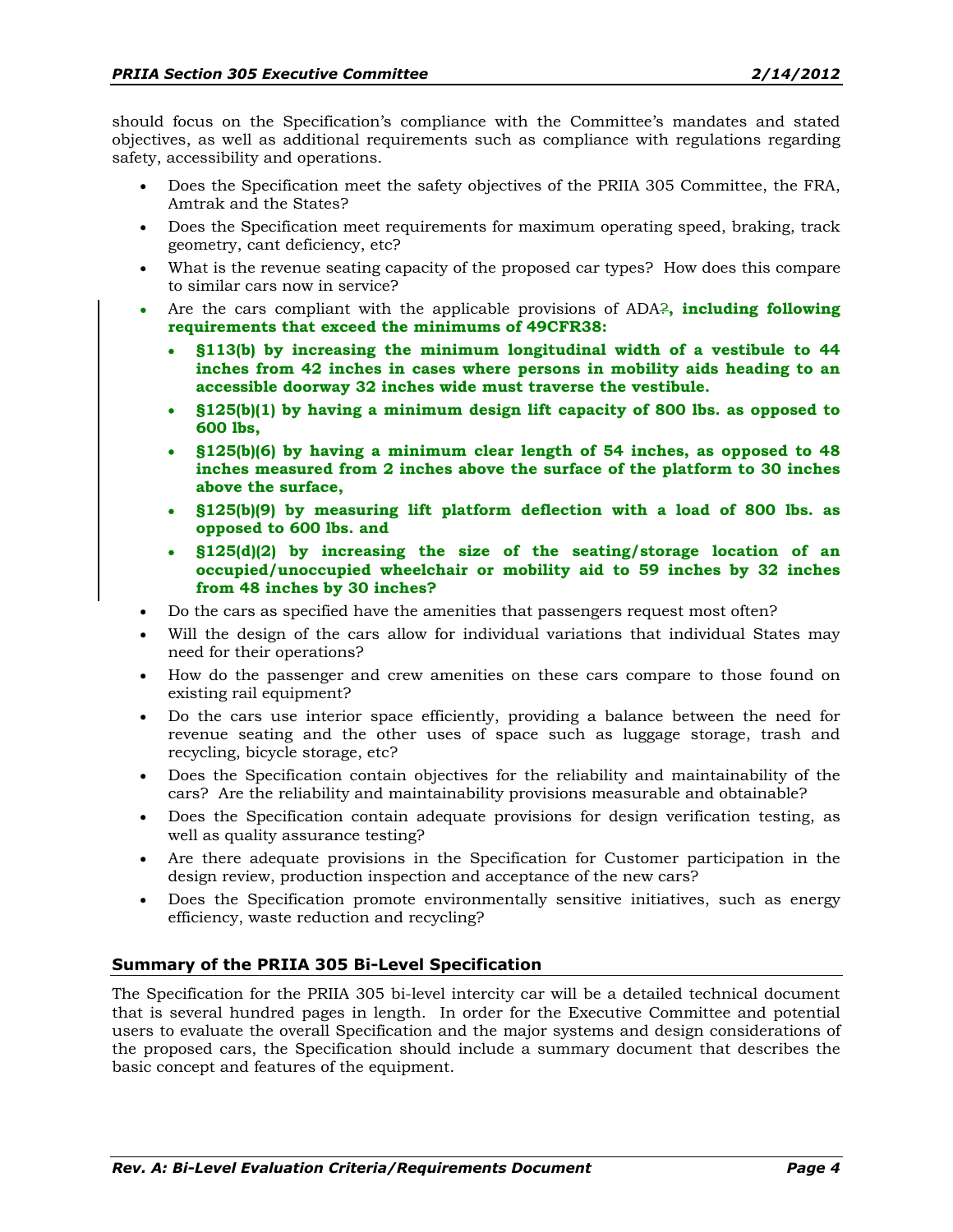#### **Specification Development and Approval Process**

The process by which the Bi-Level Specification was developed, reviewed and approved in preparation for submittal to the Executive Committee is almost as important a component of the PRIIA 305 Committee's mandate and mission as is the specification that the Committee will approve. The adequacy of the Specification is determined by its technical merit as well as by the soundness of the process by which it was created. The makeup of the Committee and the technical subcommittee, the methodology by which a specification was developed, reviewed, edited and approved by the subcommittee, and the documentation of the process and the Committee makeup will provide the Executive Committee with means by which it may determine if the Specification was developed using sound procedures, and will create a lasting record of the way the Specification was written and finalized.

- x Who was involved in the development and approval of the Specification, and who did they represent?
- What organizations were the major participants and what role did they play?
- What was the process for development, review and approval of the Specification?
- How were comments evaluated?
- Was the Specification approved by consensus vote?

## **FRA-Specific Issues Regarding this Specification**

It is assumed that this Specification will not only be used to acquire and operate rail cars that are compliant with all applicable FRA regulations and safety standards, but that this Specification will also form the basis for grant applications for rolling stock procurement funding under a variety of Federal funding programs. The establishment of the PRIIA 305 equipment standardization process has given the intercity rail passenger community an opportunity to create a sustainable rail car design, and current Federal funding programs point back to the PRIIA 305 Committee as a requirement for funding of intercity rail rolling stock acquisitions. Therefore, it is essential that the FRA's consent and approval of this Specification be achieved and documented; so that potential users of this Specification can be assured that the car as specified meets the FRA's intent both for design and procurement as well as for funding and grant application.

- Has the FRA approved this Specification in its current form?
- How will this approval be documented?
- Will the FRA support the use of this Specification for rolling stock acquisition using federal funds (PRIIA/HSIPR funds, and other potential funding sources)?
- x Is this Specification fully compliant with all applicable regulations**, and does it meet**  the specific "greater than minimum" requirements listed in Design **Considerations**? Will waivers of any sort be required in order for these cars to be built as specified?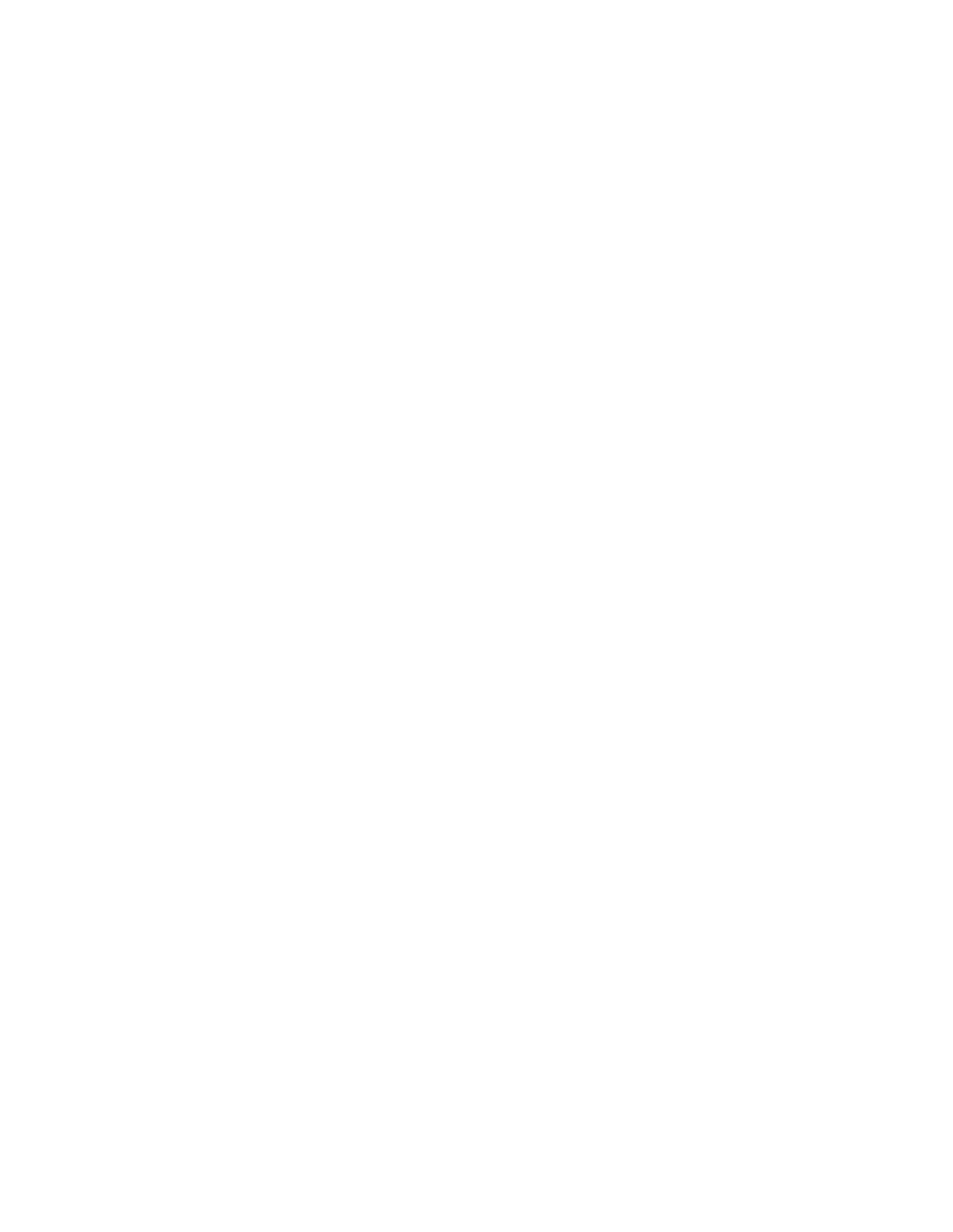## **Attachment**

#### **Bi-level Car Specification Summary Report (to be provided by the technical subcommittee):**

- 1. Describe how the base specification was developed, what was used as a starting point and how this conforms to the needs and objectives as determined by the Committee and technical subcommittee.
- 2. Clearances and deployment
	- 2.1. Provide assessment of the extent to which these cars will be operable without restriction in the United States.
		- 2.1.1. Identify all locations and/or conditions that restrict, affect or prevent the operation of these cars, based on feedback received from the States. Describe the proposed resolution for these locations and/or conditions.
		- 2.1.2. Summarize how the Specification identifies all environmental and operational requirements necessary to assure the car's performance as specified throughout the United States.
- 3. Fleet considerations
	- 3.1. Will this Specification create a fleet of PRIIA cars that can be operable either as a new fleet, or be integrated into an existing fleet of cars?
	- 3.2. Describe how the cars shall be functionally compatible with existing fleets of bi-level cars and intercity locomotives. Include a discussion of trainlines, HEP loads, operational compatibility and consistency of maintenance.
	- 3.3. Describe any potential for impact (such as the requirement for modifications) to an existing fleet of bi-level cars when the PRIIA cars are delivered and placed into service.
	- 3.4. Identify the Specification provisions for all necessary configurations and special purpose cars included in the Specification so that users can order all the car types they may need for new services, additional frequencies and fleet expansions.
		- 3.4.1. Coach cars
		- 3.4.2. Cab control cars
		- 3.4.3. Cars that provide food service
		- 3.4.4. Business class
		- 3.4.5. Secure, dedicated space for checked baggage
		- 3.4.6. Storage for bicycles
	- 3.5. Describe the way in which the Specification allows for variation in the cars design to accommodate the needs of individual States or other customers.
- 4. Safety objectives
	- 4.1. Document the Specification's compliance with the safety objectives of the PRIIA 305 Committee, FRA, Amtrak and the States.
		- 4.1.1. Describe how the objectives for the safety-related features of the Specification were determined
		- 4.1.2. Describe how this Specification represents an advancement of safety.
		- 4.1.3. Provide a summary of compliance with all applicable safety regulations and standards.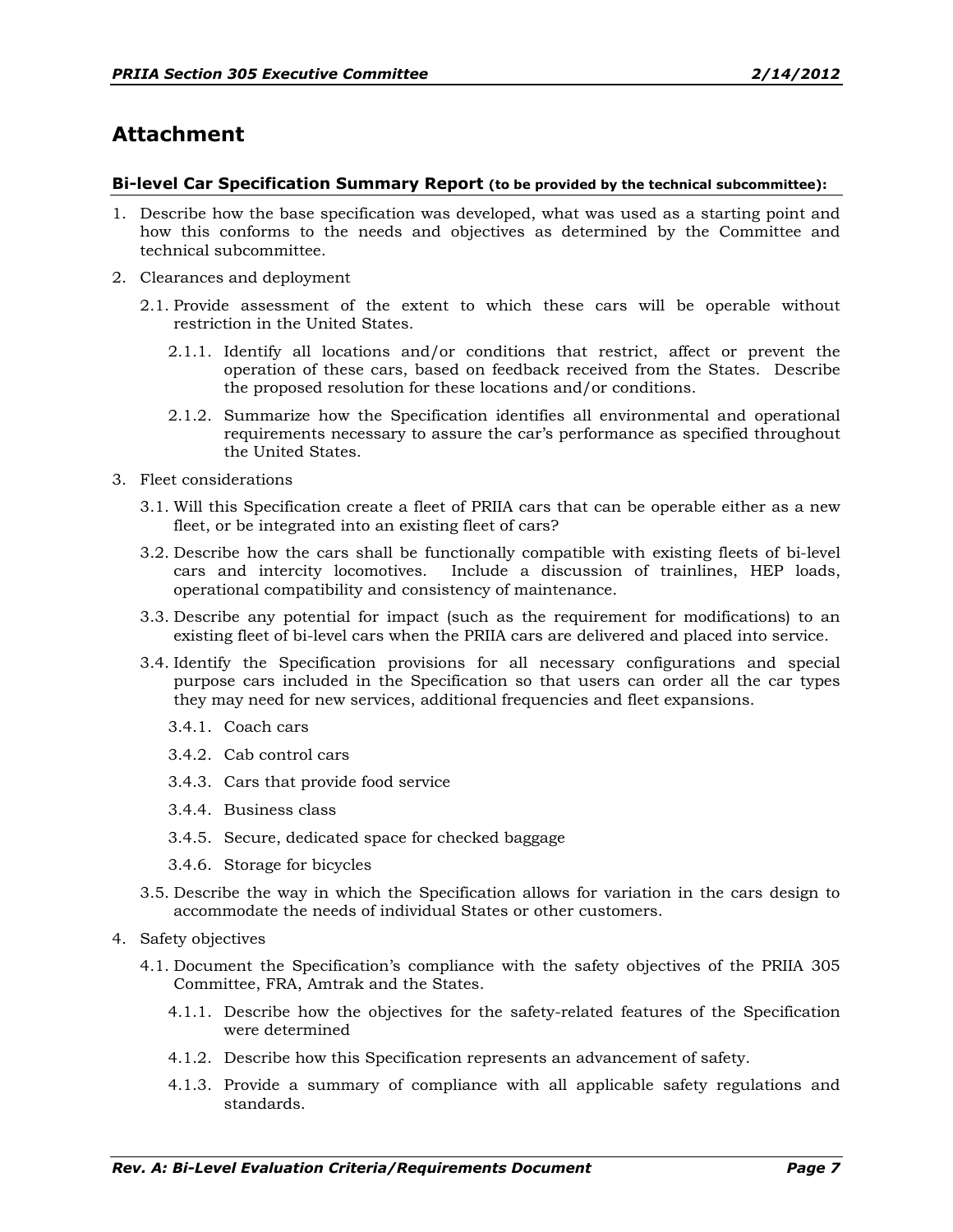- 5.Performance requirements
	- 5.1. Confirm that the cars shall be capable of revenue operation at speeds up to 125 mph (assuming all track quality and certification issues are addressed), under existing Tier 1 equipment requirements.
	- 5.2. Describe the braking rate specified for the new cars, and how this compares to existing bi-level cars.
	- 5.3. Revenue seating capacity
		- 5.3.1. Describe the revenue seating capacity of the proposed car types.
		- 5.3.2. Provide a comparison to similar cars now in service.
	- 5.4. Accessibility
		- 5.4.1. Provide documentation that the cars are fully compliant with the applicable provisions of ADA

#### **5.4.2. Provide documentation that the cars comply with the "greater than** minimum" requirements listed under "Design Considerations."

- 6.Passenger amenities
	- 6.1. Provide a comparison between the amenities on the PRIIA cars as compared to those found on existing rail equipment.
	- 6.2. Describe how the cars use interior space efficiently, providing a balance between the need for revenue seating and the other uses of space such as luggage storage, trash and recycling, bicycle storage, etc.
- 7. Reliability and maintainability
	- 7.1. Describe the Specification objectives for the reliability and maintainability of the cars, and the means by which they are measurable and obtainable.
- 8.Testing and Inspection Requirements
	- 8.1. Provide a summary of the Specification provisions for design validation testing, as well as quality assurance testing.
	- 8.2. Provide a summary of the provisions in the Specification for Customer participation in the design review, production inspection and acceptance of the new cars.
- 9. Environmental Initiatives
	- 9.1. Describe how the Specification promotes:
		- 9.1.1. Energy efficiency
		- 9.1.2. Use of sustainable or recycled materials, and lessen the impact from the manufacturing process
		- 9.1.3. Capture of recyclables from the passenger waste stream
		- 9.1.4. Environmental sustainability of materials such as refrigerants
- 10. Describe the process by which the Specification was developed.
	- 10.1. Provide a list of those individuals involved in the development and review of the Specification, including their affiliation.
	- 10.2. Describe the organization of the subgroups, and their responsibilities regarding review of the Specification.
	- 10.3. Describe the criteria that were used to evaluate comments from the subgroups, and